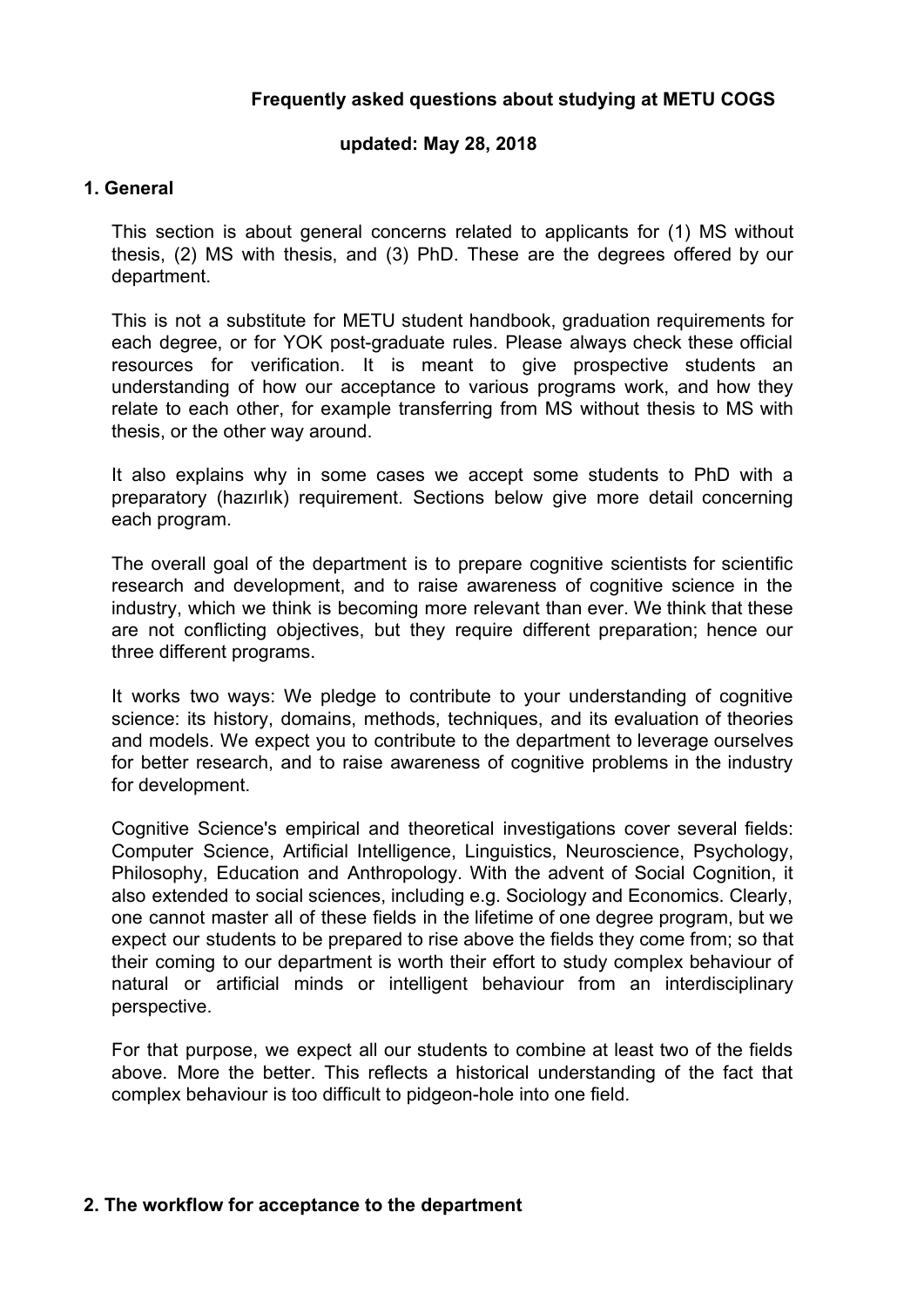Unless stated otherwise in a period of application, we tend to accept all incoming master's students to Master's Without Thesis Program with hazırlık first; then, depending on up to two-term progress and intent of the students, move them to thesis option if they so desire. This decision can be made earlier if the student wishes to do so, and if there is enough material to evaluate the request.

A committee continuously assesses the progress of students. Therefore it is a two-party decision: the student's desire to do a thesis, and the committee's assessment of the possibility for leading to a thesis. We will inform you of our guidelines. One automatic way to avoid hazırlık is to have a BSc or BA degree in Cognitive Science. Currently, no university in Turkey offers such a degree.

During the hazırlık period, our students are encouraged to take courses (with NI status; to count them later as regular course work) from the regular course list, in addition to the Cognitive Science Primer I-II courses of hazırlık, to see for themselves whether they would like to do a thesis, or develop some application of cognitive science techniques to serve the needs of industrial use. This process also allows them to reduce their future course load when they move to regular work of Master's without thesis or Master's with thesis. Graduating from Master's with thesis requires thesis defence before a jury; graduating from Master's without thesis does not require a thesis defence or jury; a supervisor oversees and assesses a project work and its brief report with the help of a project committee.

We tend to accept qualified students to our PhD program without hazirlik if they have a cognitive science degree. If not, we reserve our option to ask for a hazırlık period (two primer courses; same as above), during which they can take other courses (as NI; to be counted later) to reduce their future course load. This decision is based on assessment of preparedness for cognitive science research. Students move to regular PhD work if they pass the hazırlık courses.

# **3**. **The letter of intent (LOI, for all degrees)**

This is a very important document for us, which is also required by YOK.

Since this is meant to be a short document, to be read by everyone in the department, we wouldn't waste ink if we were you about describing our early school history, or what we can see from your application records (degrees, prizes, honours, internships, etc.). Therefore we have some suggestions about how to prepare a Letter Of Intent (LOI).

See FAQ on LOI for writing it. We appreciate if you address all the questions there.

### **4. Master's without thesis**

This program is newer than our other programs; so we describe it first. It requires more courses than the thesis option, and some primer courses. We promised the Higher Education Council the following with this program, which we write as in the original document, to better explain our rationale: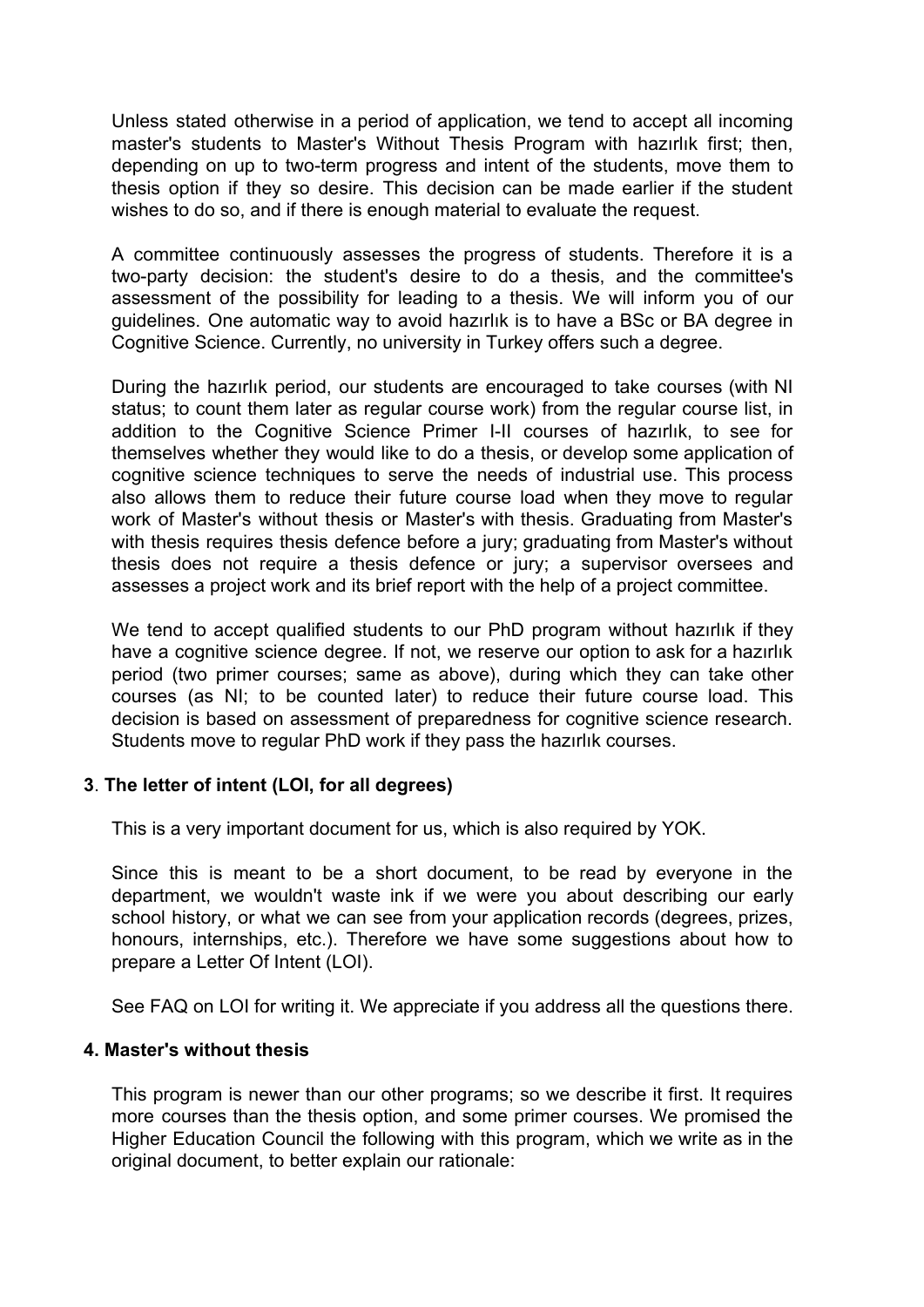"Bu programın beş temel gerekçesi vardır:

1) Bilişsel Bilimler gibi en az dört alanla ilgili olan (bilişim, dilbilim, psikoloji ve felsefe) disiplinlerarası ve disiplinlerötesi konularda Türkiye'de farkındalık yaratacak bol sayıda mezunlar yetiştirmek,

2) çalışan profesyonel kesime iş hayatında yararlı olabilecek yazılım sistemlerinde ve ürün tasarımında zihinsel kısıtların ele alınması gibi beceriler kazandırabilmek,

3) endüstriye katkıyı akademik kariyere devam etme seçeneğine göre önceleyebilecek bir aday kesimine, hem genişlik hem de derinlik sağlayacak dersler sunabilmek, ve bu sayede konunun sanayide de farkında olunmasını sağlamak,

4) halen mevcut olan tezli yüksek lisans programında teze devam etmekte zorluk çeken, çalışan üst düzey profesyonel bir kesime seçenek sunabilmek,

5) 20 Nisan 2016 tarihli ve 29690 sayılı YÖK Lisansüstü Eğitim ve Öğretim Yönetmeliğinin 9.9 maddesine göre, tez jürisinde başarısız olan tezli yüksek lisans öğrencilerine, öğrenci istediği taktirde, ve burada önerdiğimiz mezuniyet şartlarını sağlarsa, tezsiz yüksek lisans diploması verebilmek."

As it can be understood from this statement, we use it to promote awareness and technical skills which are required for professionals to make a niche for cognitive aspects in their business.

We also use it to carefully choose candidates which can go toward a thesis. We accept all incoming students to this program in many cases to see your potentials; it is easy to change programs in the department if you are willing to do so and are qualified.

In other words, this program is probably a terminal degree for some students, and a transitory degree for others, in moving toward a thesis. It depends on you. Since there is no undergraduate degree in cognitive science in Turkey, we felt it necessary to observe progress of potential thesis candidates for a longer period than what one can learn in a very short interview.

It has a hazırlık stage, with two primer courses. During the two terms the students attend these courses, we encourage them to take courses "from above" for regular course work. This way there is great flexibility to either stay in the program and finish the course work in three regular terms allowed by YOK, or move to thesis and better prepare a thesis draft proposal in good detail at the end of first regular term, which is also a YOK requirement. During this time we will let you know of your progress toward a degree with thesis if you wish us to do so.

The transfer from this program to program with thesis, and vice versa, is determined by a departmental decision by the second hazırlık term latest, using criteria we share with you in primer classes. The criteria are solely based on performance, progress, and student's intent.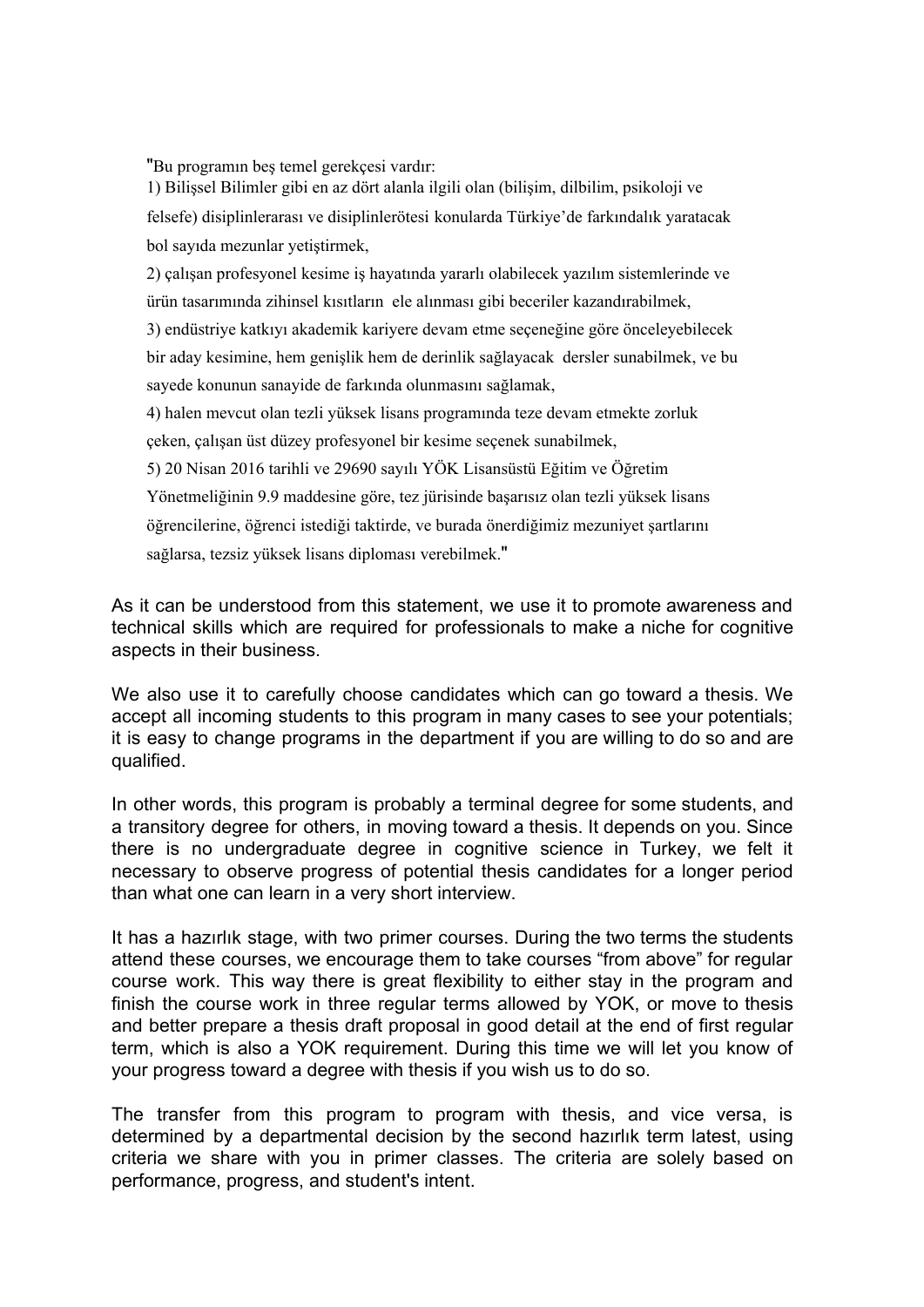## **5. Master's with thesis**

This is our oldest program. It requires less courses than the master's without thesis option; therefore if you move to this program from master's without thesis, and if you have taken some of the courses by the time of transfer (most likely the foundational ones), you are in a better position to come up with a thesis proposal at the end of first term after transfer. This also gives you time to get to know research and researcher interests in the department.

We are quite liberal about supervision; you can find other researchers to supervise your work as long as work is cognitive science related. Usually one member of the department accompanies your external supervisor if you choose this way.

In the past we had accepted incoming students to this program directly. That did not prove very successful in coming up with a thesis topic at the end of first year. Now we directly accept only students with a BA/BSc in cognitive science into this program. Others go through a hazırlık period; i.e. they start with master's without thesis.

The reason why master's with thesis program does not have its own hazırlık is because we use the hazırlık period to assess if thesis research will be possible with the candidate.

### **6. PhD program**

This is our program to prepare more researchers and entrepreneurs in cognitive science. We expect world-class contributions from our phd students. We know how to prepare you for this, as long as you are prepared to do so.

If you don't have a degree in cognitive science, we may ask you to go through a hazırlık period (two primer courses), during which you can take regular courses from above (as NI credit; to count later), to see for yourself whether you've made the right choice coming here. We use this period to assess your preparedness for some hard work in cognitive science.

The decision for hazırlık is more complex in the case of PhD program. Our related fields produce great theses, which can be related to cognitive science. If you are not from one of those fields (see the first section), then it is more likely that if you are accepted you will be accepted with hazırlık requirement. If you are from one of those fields, the decision depends on your individual record of course work and early research, and your submitted written piece.

We tend to view course work for PhD as a preliminary for research. The earlier you get into research mood, the better. We revise our qualifiers and other indicators of progress to better and earlier prepare our phd students for research.